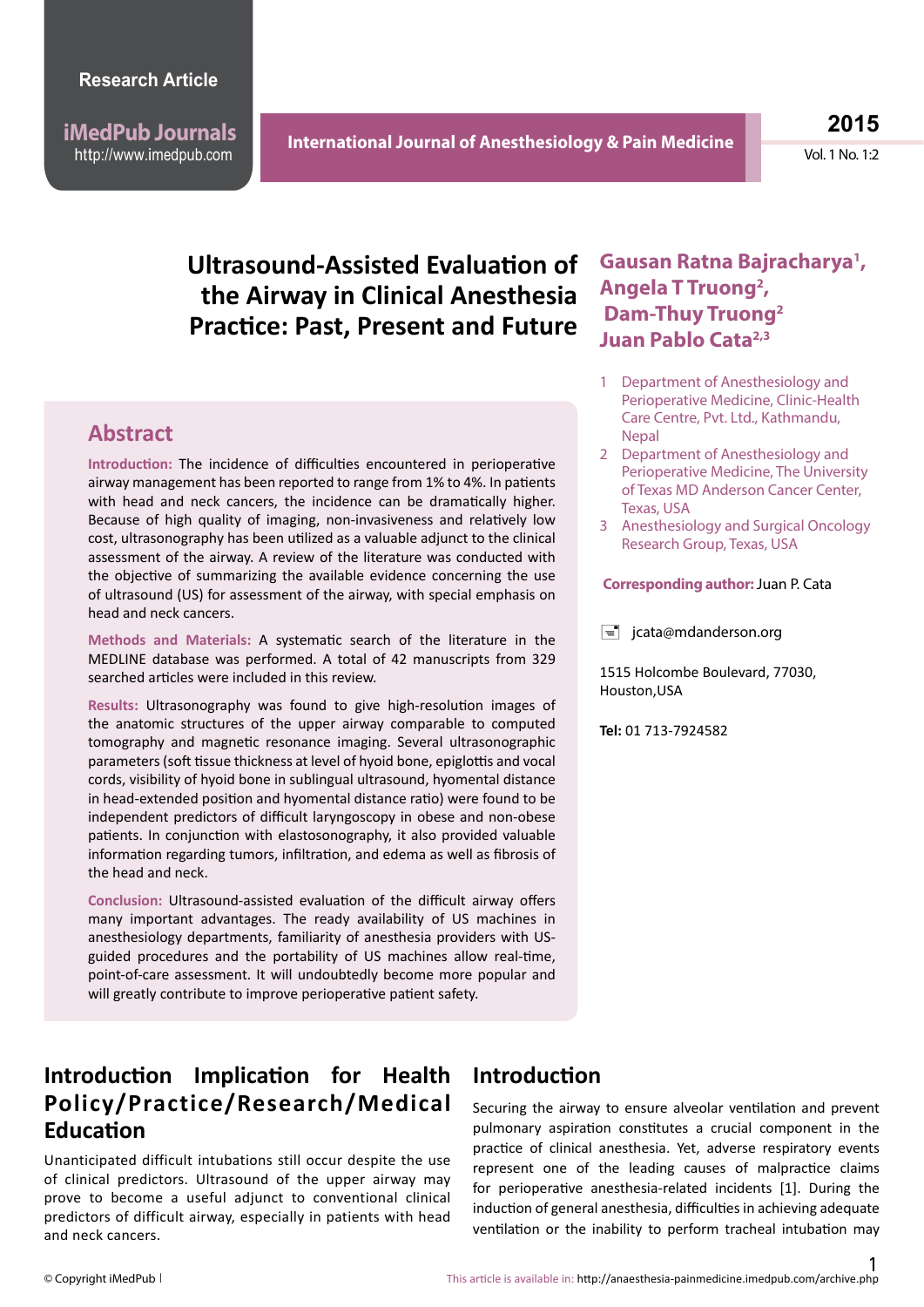result in the dreaded cannot intubate/cannot ventilate lifethreatening catastrophes [2].

Various risk factors have been identified to help anticipate difficult airways. These include demographic variables (age, gender and race), history of obstructive sleep apnea (OSA), body mass index (BMI), abnormalities of upper teeth, ability to move the lower teeth in front of the upper teeth, inter-incisor gap, modified Mallampati score, thyromental distance, and ability to flex and extend the cervical spine and neck circumference [3]. Despite the widespread adoption of these predictors by anesthesia providers, unexpected difficult ventilation and intubations still continue to occur, reflecting their poor sensitivity, specificity or reproducibility [4]. A pilot study conducted by Adhikari et al. demonstrated that some of these screening tools (Mallampati classification, interincisor gap, thyromental distance and neck mobility) have only poor to moderate sensitivity in predicting a difficult laryngoscopy [5].

Since the introduction of real-time US capabilities, US technology has been adopted and incorporated into daily practice by many medical and surgical specialties. In the operating suites, most anesthesia departments now have at their disposition their own US machines. The ready availability of ultrasound machines in anesthesia departments has promoted its use for vascular access including arterial and central lines, as well as in performance of regional nerve blocks. Using US to help assess the difficult airway constitutes just yet another valuable application of this versatile technology. The newer models are compact and can be rapidly moved with ease from the pre-anesthesia holding area to the operating room. This portability allows point-of-care use of US whenever and wherever it is needed. Since many anesthesia providers had already acquired proficiency in US techniques in US guided vascular access and regional nerve blocks, using US to evaluate the airway could be learned and mastered without too much difficulty. Ultrasound of the upper airway may prove to become a useful adjunct to conventional clinical assessment tools, as it has been successful in visualizing the relevant anatomy and critical structures of the airway [6-8]. The objective of this systematic review is to summarize the literature in regard to the utility of the use of US as an aid to airway assessment, compare and contrast various US parameters that have been studied and suggest potential use of US in the assessment of the airway, in particular, of patients with head and neck cancers.

# **Material and Methods**

Systematic literature search strategies were devised for the MEDLINE database by one of the authors (GRB). Terms used for each concept included both keywords and controlled vocabulary descriptors [ultrasound or ultrasonography or sonography or ultrasonographically or ultrasonographic] and [upper airway or intubation or difficult airway or laryngoscopy or endotracheal tube or endotracheal intubation or tracheal intubation or ventilation] or [ultrasound and imaging and tumors] and [laryngeal or tracheal or epiglottis or tongue or pyriform fossa]. To insure high sensitivity, search strategies were validated for completeness using a pool of known relevant studies. The search included abstracts, case reports, observational studies, controlled clinical trials, guidelines and meta-analysis written in the English language (if any). The search included full texts from December 1979 to April 2015 in human adults age 19 years or older. All searches were scrutinized and selected on the basis of relevance by two independent reviewers (GRB and JPC). Inclusion criteria was set to include articles whose titles or/and abstracts mentioned the use of sonography in upper respiratory tract from the oral cavity to the trachea, its role in general anesthesia and cancers of head and neck, shearwave elastography/elastosonogarphy in head and neck as well as endosonography in assessment of upper respiratory tract malignancies. Articles that described the application of US in lungs and pleura or other organ systems as well as the use of US in the pediatric population were excluded from the study.

### **Results**

A total of 329 articles were retrieved in the first phase of the search. After scrutinizing these articles for relevance, 89 manuscripts were selected for this review and included prospective observational studies, narrative reviews of literature, and letters to the editor, case reports and practice guidelines.

**Table 1** summarizes most relevant studies in which US was used to assess the airway. In a feasibility study, Hui et al. suggested that there is an association between an inability to see the hyoid bone on sublingual ultrasound and difficult laryngoscopy view [9]. In that study 11% of the patients were found to have difficult intubation. Clear images of the hyoid bone could be seen in 96.6% of easy intubations while the hyoid bone could not be seen in 72.7% of difficult intubations, indicating a sensitivity and specificity of 73% and 97%, respectively (**Table 1**). The authors argued that using visibility of the hyoid bone as a surrogate for difficult intubation could not adequately address and evaluate other factors such as tongue size, shape and abnormal tongue [9]. Wojtczak, et al. considered the volume of the tongue and floor of the mouth as well as the hyomental ratio as predictors of difficult laryngoscopy (**Table 1**) [10]. Hyomental distance ratio was used to denote the change in hyomental distance as the head position changed from neutral position to extended position. In their sample of 12 obese patients whose BMI ranged from 30.1 to 52.3  $kg/m^2$ , 50% experienced difficult intubation while the reminding half were easy to intubate. In these two groups, tongue volumes  $[137 \pm 27 \text{ cm}^3]$  (difficult intubation) versus  $168 \pm 16$ 34 cm<sup>3</sup> (easy intubation)] and floor of mouth volumes  $[34.8 \pm 11]$ cm<sup>3</sup> (difficult intubation) versus  $37.7 \pm 13$  cm<sup>3</sup> (easy intubation)] did not differ significantly whereas the difference in hyomental distance in head-extended position  $[52.6 \pm 5.8 \, \text{mm}]$  (difficult intubation) versus  $65.5 \pm 4.1$  mm (easy intubation); p<0.01] and hyomental distance ratio  $[1.02 \pm 0.01$  (difficult intubation) versus 1.14  $\pm$  0.02 (easy intubation); p<0.002] was significant [10].

Another study measured the anterior neck soft tissue thickness at five different levels (hyoid bone, thyrohyoid membrane, vocal cords, thyroid isthmus, suprasternal notch) in short axis (transverse view) as well as thickness of the base of the tongue. In that pilot study of 51 subjects, sonographic measurements of anterior neck soft tissue were greater in the difficult laryngoscopy group (Cormack and Lehane grade 3-4), compared to the easy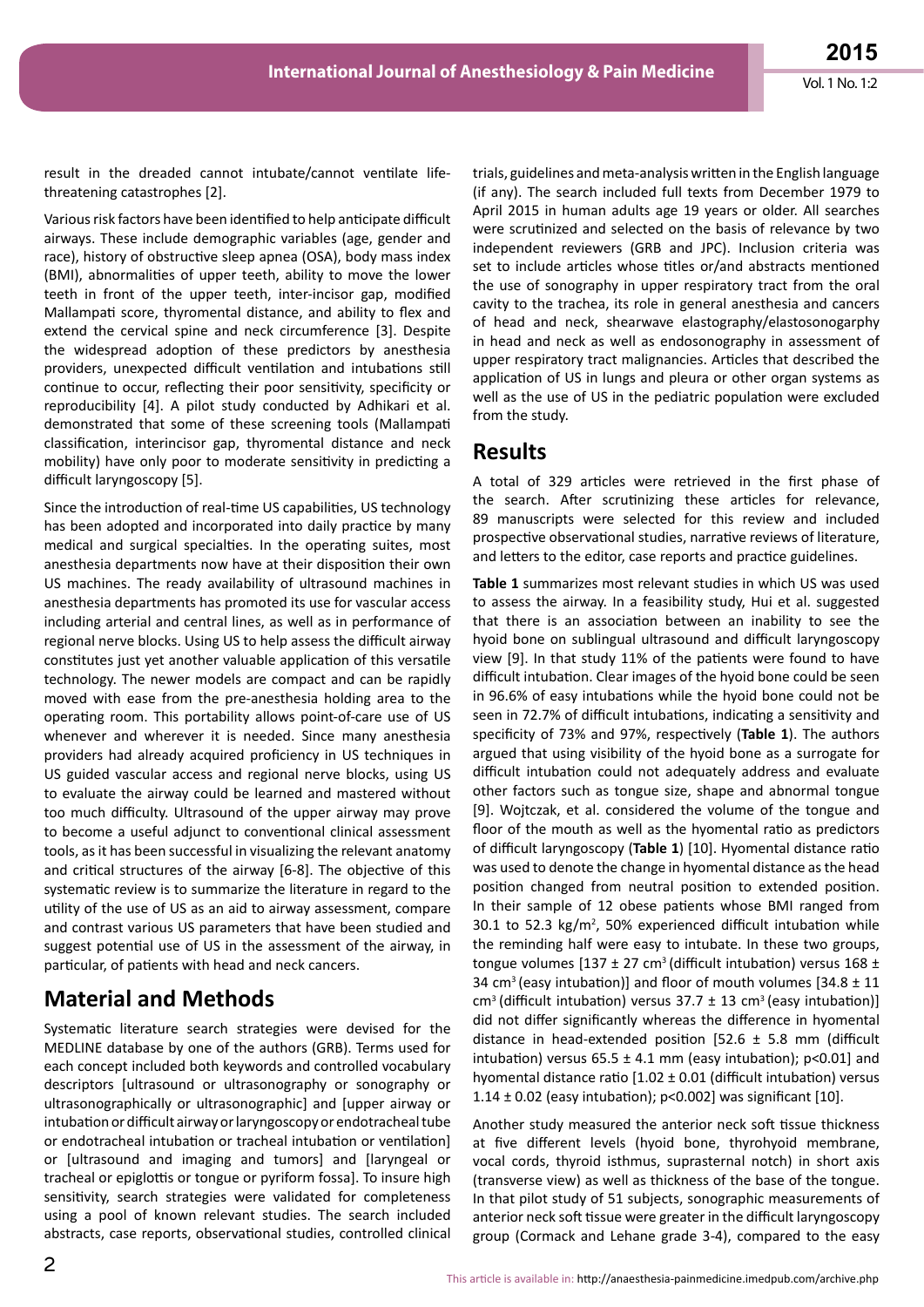| <b>Authors &amp;</b><br>Year | $N = (M/F)$<br>Age<br>(mean ± SD) | Difficult/easy<br>laryngoscopy | <b>Parameter studied</b>                                                              | <b>Difficult</b><br>laryngoscopy t                                                                                         | Easy<br>laryngoscopy +                                                                                                     | <b>Comment</b>                                                                                                                                                        |
|------------------------------|-----------------------------------|--------------------------------|---------------------------------------------------------------------------------------|----------------------------------------------------------------------------------------------------------------------------|----------------------------------------------------------------------------------------------------------------------------|-----------------------------------------------------------------------------------------------------------------------------------------------------------------------|
| Ezri, et al.<br>2003         | 50(21/29)<br>N/A                  | 9/41                           | STT at level of: VC***<br>Thyroid isthmus<br>nsSuprasternal notch*                    | $28 \pm 2.7$ mm<br>$25 \pm 1.3$ mm<br>$33 \pm 4.3$ mm                                                                      | $17.5 \pm 1.8 \text{ mm}$<br>$22.8 \pm 5$ mm<br>$27.4 \pm 6.6$ mm                                                          | Patients of middle eastern descent<br>with DL have significantly more STT<br>at level of VC.                                                                          |
| Komatsu, et al.<br>2007      | 64(12/52)<br>N/A                  | 20/44                          | STT at level of VC*                                                                   | $20.4 \pm 3.0$ mm                                                                                                          | $22.3 \pm 3.8$ mm                                                                                                          | No clinically significant difference<br>in STT at level of VC could be found<br>between DL and EL groups in<br>patients of Caucasian and African<br>American descent. |
| Adhikari, et al.<br>2011     | 51(19/32)<br>$53.1 \pm 13.2$      | 6/45                           | STT at level of:<br>• Hyoid bone<br>• Thyrohyoid<br>membrane                          | 1.69 [95% CI =<br>1.19-2.19] cm<br>$3.47$ [95% CI =<br>2.88-4.07] cm                                                       | 1.37 [95% CI =<br>$1.27 - 1.46$ ] cm<br>$2.37$ [95% CI =<br>$2.29 - 2.44$ ] cm                                             | STT at level of thyrohyoid<br>membrane was significantly more in<br>patients with DL compared to EL                                                                   |
| Wojtczak, et<br>al. 2012     | 12(7/5)<br>$49.3 \pm 15.6$        | 6/6                            | $HMDR**$<br><b>HMD</b><br>HMD<br>Tongue volume<br>Floor of the mouth muscle<br>volume | $1.02 \pm 0.01$<br>$51.3 \pm 5.3$ mm<br>$52.6 \pm 5.8$ mm<br>$137 \pm 29$ cm <sup>3</sup><br>$34.8 \pm 11$ cm <sup>3</sup> | $1.14 \pm 0.02$<br>$57.5 \pm 4.3$ mm<br>$65.5 \pm 4.1$ mm<br>$168 \pm 34$ cm <sup>3</sup><br>$37.7 \pm 13$ cm <sup>3</sup> | HMDR and HMDe was greater in<br>patients with DL compared to those<br>with EL.                                                                                        |
| Hui, et al.<br>2014          | 100(55/45)<br>$52.1 \pm 15.5$     | 11/89                          | Hyoid bone not<br>visualized in sublingual<br>ultrasound***                           | 8/11(72.7%)                                                                                                                | 3/89(3.37%)                                                                                                                | Inability to visualize hyoid bone<br>significantly predicted DL.                                                                                                      |
| Wu, et al.<br>2014           | 203(83/120)<br><b>NA</b>          | 28/175                         | DSHB***<br>DSEM***<br>DSAC***                                                         | $1.51 \pm 2.7$ cm<br>2.39±0.34cm<br>$1.30 \pm 0.31$ cm                                                                     | $0.98 \pm 0.26$ cm<br>$1.49 \pm 0.39$ cm<br>$0.92 \pm 0.20$ cm                                                             | DSHB, DSEM and DSAC are<br>independent predictors of DL.                                                                                                              |

**Table 1** Ultrasound measurements of anterior neck soft tissue thickness of included studies.

P values of individual studies are represented as: ns (p > 0.05), \* (p ≤ 0.05), \*\*(p ≤ 0.01), \*\*\*(p ≤ 0.001)

**†**Continuous variables are expressed as mean ± standard deviation or mean [95% confidence interval]; categorical variables are expressed as number of occurances (percentage).

**Abbreviations:** Difficult laryngoscopy (DL), Easy laryngoscopy (EL), Soft tissue thickness (STT), Vocal cords (VC), Hyomental Distance Ratio (HMDR), Hyomental Distance in neck neutral position (HMD<sub>n</sub>), Hyomental distance in neck extended position (HMD<sub>e</sub>), Distance from Skin to Hyoid Bone (DSHB), Distance from Skin to Epiglottis Midway between hyoid bone and thyroid cartilage (DSEM), Distance from Skin to Anterior Commissure of vocal cords (DSAC).

laryngoscopy group (Cormack and Lehane grade 1-2) at the level of the hyoid bone (1.69 [95% CI=1.19 to 2.19] cm versus 1.37 [95% CI=1.27 to 1.46] cm) and thyrohyoid membrane (3.47 [95% CI=2.88 to 4.07] cm versus 2.37 [95% CI=2.29 to 2.44] cm). The subcutaneous thickness of 2.8 cm at the level of the thyrohyoid membrane completely separated the difficult from easy laryngoscopies. No significant correlation was found between sonographic measurement of the thickness of the tongue and Mallampati score as well as interincisor gap [5].

Ezri, et al. measured the distance from the skin to the anterior aspect of the trachea at three levels: zone 1 (vocal cords), zone 2 (thyroid isthmus), and zone 3 (suprasternal notch) by a mean of soft tissue thickness obtained in central axis and 1.5 mm to the left and right of the central axis in 50 morbidly obese patients. There were 18% of cases with difficult laryngoscopy (Cormack and Lehane grade 3 or 4) (**Table 1**). These patients had much more soft tissue in zone  $1$  [28  $\pm$  2.7 mm versus  $17 \pm 1.8$  mm, p>0.001] and zone 3 [33 ± 4.3 mm versus 27.4 ± 6.6, p<0.013]. It was concluded that among these, the zone 1 soft tissue thickness appeared to be the better predictor of a difficult laryngoscopy as there was no overlap in its range in the difficult laryngoscopy group (24-32 mm) and the easy laryngoscopy group (15-22 mm) [11]. In a study that included 64 obese patients (BMI>35 kg/ m<sup>2</sup>) undergoing tracheal intubation under general anesthesia, it

was found that patients with difficult laryngoscopy had thinner neck soft tissue at the level of the vocal cords  $[20.4 \pm 3.0 \text{ mm}]$ (difficult laryngoscopy) versus  $22.3 \pm 3.8$  mm (easy laryngoscopy); p=0.049] [12].

A prospective observational study by Wu, et al. among 203 nonobese patients of Chinese Han population undergoing elective surgeries under general anesthesia evaluated 3 ultrasound parameters: soft tissue thickness at the level of hyoid bone [minimal distance from the hyoid bone to skin surface (DSHB)], at level of thyrohyoid membrane [distance from skin to epiglottis midway (DSEM) between hyoid bone and thyroid cartilage] and the minimal distance from skin to anterior commissure (DSAC) of vocal cords [13]. It was noted that 13.8% of patients had difficult laryngoscopy (Cormack and Lehane grade 3 or 4) and they were found to have greater thickness of anterior neck soft tissue measured by US at the level of the hyoid bone [DSHB  $(1.51 \pm 2.7)$ cm versus 0.98 ± 0.26 cm; p<0.0001)], thyrohyoid membrane [DSEM  $(2.39 \pm 0.34 \, \text{cm}$  versus 1.49  $\pm$  0.39 cm; p<0.00010] and anterior commissure [DSAC (1.30 ± 0.31cm versus 0.92 ± 0.20 cm; p<0.0001)] compared to the easy laryngoscopy groups. Using the Youden index, they also calculated the optimal cutoff values with their sensitivity and specificity in parenthesis as: DSHB [1.28 cm (85.7%, 85.1%)], DSEM [1.78 cm (100%, 66.3%] and DSAC [1.1 cm (75.0%, 80.6%)].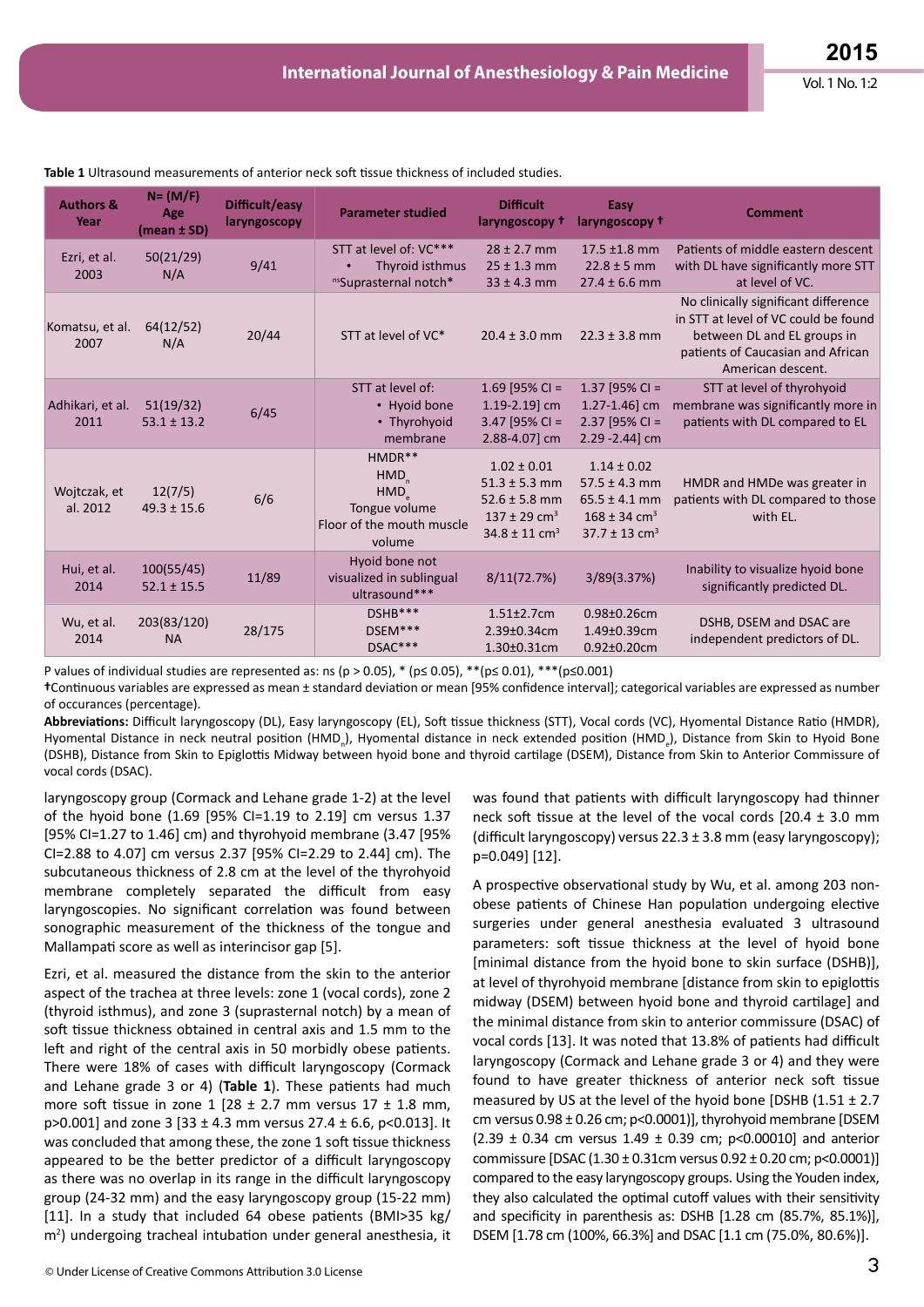US imaging can contribute to anatomic information that would otherwise not be evident on routine clinical screening tests for assessment of a difficult laryngoscopy for instance, thickness of anterior soft tissue, fibrosis or contractures, edema and tumors [5,14-21]. Although computerized tomography (CT) and magnetic resonance imaging (MRI) can provide accurate clinical information, they are costly, time consuming and may impose certain risks to patients including exposure to ionizing radiation and contrast allergies [11]. A study by Prasad, et al. compared images and measurements acquired by US and CT and concluded that all structures visualized by CT can also be reliably identified by using US imaging [22]. Similarly, the measurements provided by US are also comparable to those provided by MRI [23].

Summarizing, in non-obese and obese patients, visibility of the hyoid bone in sublingual US, soft tissue thickness at the level of the hyoid bone, epiglottis, vocal cords and suprasternal notch as well as distance between skin to mid epiglottis at the level of the thyrohyoid membrane are independent predictors of difficult laryngoscopy (Cormack-Lehane grade 3 and 4). However, additional studies in larger patient populations with stratified analysis of age, gender and race need to be carried out in order to validate the use of US as a predictive tool for difficult airway in these patient groups.

#### **Discussion**

#### **Ultrasonography and its approaches to the airway**

The introduction of anatomical evaluation with the help of US imaging has been one of the most exciting recent technological advances in the field of anesthesia. The increasing use of US has been attributed to its proven clinical efficacy, cost effectiveness and practicality as it allows anesthesiologists to evaluate complex and varied anatomy [24]. US imaging is safe (nonionizing radiation, no contrast agent), non-invasive, portable, widely available, painless, easily reproducible, and gives realtime dynamic images [8,25-27]. Although considered much safer compared to other imaging modalities, exposure in terms of intensity and time should be limited as much as possible, as highenergy US can cause heating and damage to tissues [24].

The scientific principle of ultrasound imaging is based on the generation of high frequency sound waves beyond the audible range (20 KHz) varying from 2-15 MHz that penetrate different tissues of the body at various velocities. Reflected waves from the tissue interface are received by the transducer and analyzed by a computer to produce images. The differences in velocity of US as it passes through normal tissue and air columns generate a characteristic bright hyperechoic linear appearance at airmucosa (A-M) interface in the respiratory tract along with comet tail and reverberation artifacts [6]. Structures that lie behind the column of air are completely obscured [28,29]. Bony structures also appear as a bright hyperechoic line with an acoustic shadow behind them, while muscles and connective tissue membranes appear hypoechoic with a heterogeneous striated appearance. Depending upon the fat content of their parenchyma, glandular structures such as the thyroid gland and submandibular gland appear mildly to strongly hyperechoic with a homogenous appearance.

The transcutaneous and the sublingual approach have been described for visualizing the upper airway sonographically. Sublingual US is a well-tolerated, simple and efficient method for preoperative airway assessment in which a single smallfootprint, high-frequency (4-10 MHz) curved array probe with a sterile ultrasound probe cover without conductive gel is used [9]. The transcutaneous scanning approach is preferable as the epiglottis and laryngeal inlet is often not visualized by the acoustic shadowing cast by the hyoid bone and the intraluminal air in the sublingual approach [6]. For transcutaneous scanning, it is recommended that the airway be systematically imaged starting from the mentum coursing along the floor of the mouth to the level of suprasternal notch [6]. Thus, for the purpose of sonographic assessment, the upper airway has been divided into *supra-hyoid* and *infra-hyoid* regions (**Figures 1 and 2**). Multiple studies have concluded that a curved low-frequency (2-5 MHz) transducer can be used to visualize the deeper structures in the sub-mandibular and supraglottic regions due to its wider field of view, while the linear high-frequency (5-14 MHz) transducer can be used to visualize more superficial structures located 2-5 cm from the skin surface [5,6,10,11]. Depending upon the structure of interest, midsagittal, coronal, parasagittal or transverse views are employed [5,8,10]. As demonstrated in **Figure 1**, several structures can be identified in the suprahyioid region including the mylohyoid, geniohyoid and genioglossus muscles the tongue and hyoid bone. The epiglottis, thyrohyoid membrane, pre-epiglottic space (PES), hyoid bone thyroid cartilage (TC), strap muscles (SM), cricoid cartilage (CC), thyroid cartilage (TC) and first tracheal cartilages are structures of the infrahyoid region (**Figure 2**). Using these anatomical landmarks, various ultrasonographic parameters (**Table 2**) have been investigated as indicators of difficult laryngoscopy in obese and non-obese patients; however the most appropriate sonographic indicator predicting difficult laryngoscopy and intubation in patients with cancers of head and neck is yet to be explored [5,6,9-11,13,30]. The soft tissue thickness at 5 different levels (hyoid bone, thyrohyoid membrane, and thyroid isthmus and suprasternal notch) has been described as parameters to predict difficult intubations in obese patients (**Figure 3**). Other parameters also used by different authors include the tongue volume, hyomental distance and floor of mouth volume (**Table 2 and Figure 3**).

#### **Ultrasonography and cancers of head and neck**

Ultrasonography has been used as a diagnostic tool for cancers of the head and neck [14]. Tumors arising in the tongue appear as heterogenous hypoechoic masses infiltrating and distorting the normal fan shaped architecture as well as median raphe of the tongue [31]. Real time ultrasonography can also help in identifying tumor infiltration into adjacent structures by demonstrating restricted mobility of the tongue [32]. Any increase in tongue volume as well as limited mobility and stiffness secondary to the tumor itself or its infiltration can contribute to difficulty in displacement of the tongue during direct laryngoscopy and visualization of the glottis.

Using vocal cords as landmarks, laryngeal tumors appearing as a nodule or mass can be identified as supraglottic, gottic or subglottic depending upon the site of the maximal portion [14,33]. Any invasion of extra laryngeal structures including epiglottis,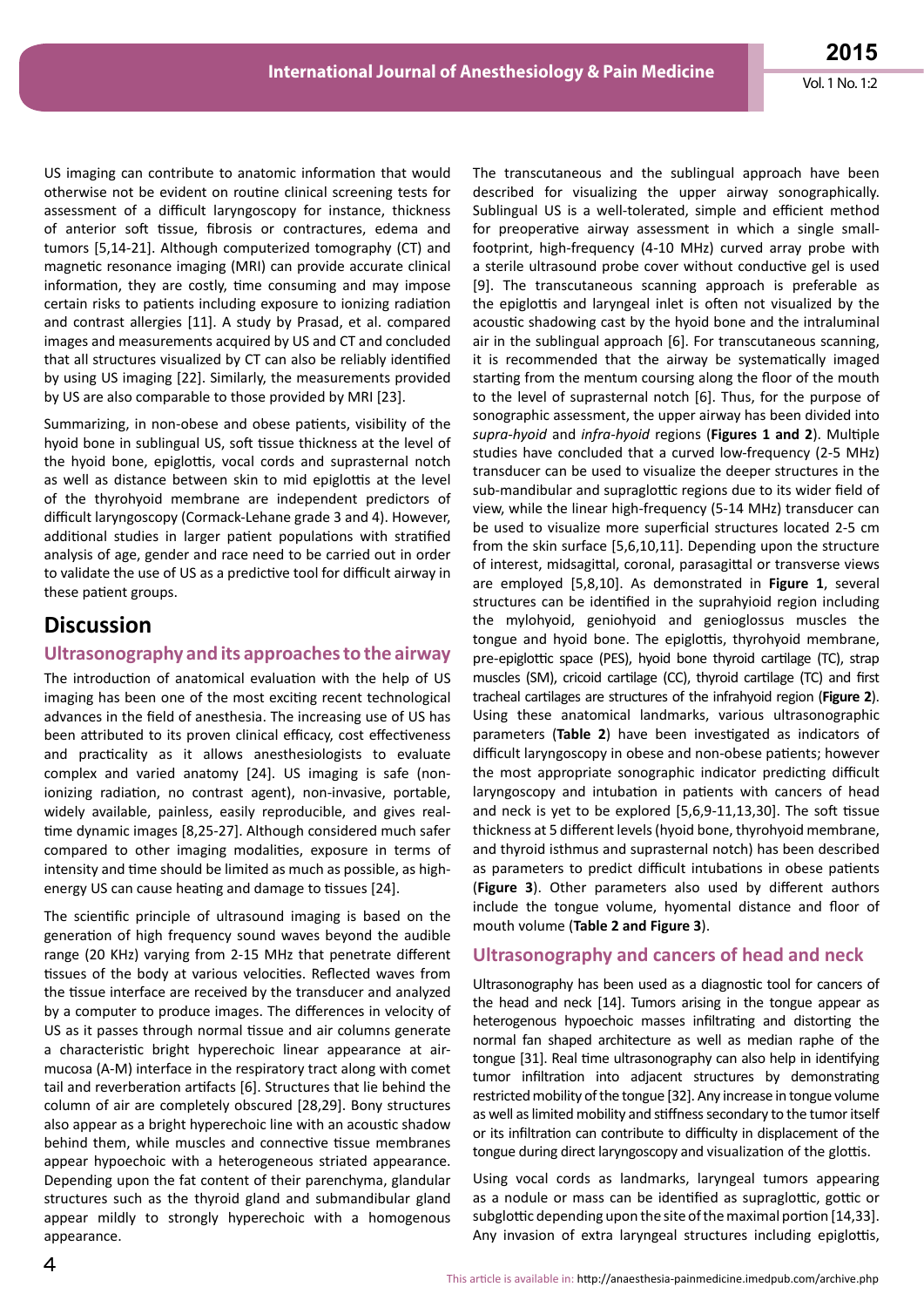



ventricular bands, vocal cords, anterior commisure, subglottis, pre-epiglottic and paraglottic spaces, thyroid cartilage, thyroid gland and cervical soft tissues appears as a nodule, mass or a thickened change [34,35]. US was found to have a sensitivity of 80% in evaluating invasion of intra-and extra laryngeal structures in the glottis and supraglottic region and 72.7% in subglottic region, and a specificity of 90% in all regions [35]. Invasion of the paraglottic space is seen as hypoechoic tumor intruding into or interrupting the linear hyperechoic fatty layer as well as decreased or absent relative movement of the inner perichondrium of thyroid cartilage [15,34]. Erosion of the thyroid cartilage can be seen as an interruption of the inner and/or outer hyperechoic lines that represent perichondrium and replacement of the central medulla by hypoechoic tumors [14,34,35]. Asymmetrical

movement or immobile status of the vocal cords or arytenoid cartilages during speaking or breathing could denote laryngeal fixation due to tumor infiltration; in addition to these features, the shape, margin, echogenicity and vascularity of tumors can be evaluated with ultrasonography [14,33,15].

Any mass protruding into the airway lumen may be clearly visualized as it partially or completely displaces the intraluminal air removing the artifact it should have created [33,15,36]. In addition, US can provide accurate measurement of the available glottic space and the diameter of the trachea in order to select the most appropriate size of endotracheal tube for intubation [30,36- 38]. It can also be used in measurement of soft tissue thickness at various levels of the upper respiratory tract especially in the areas that need to be displaced by the laryngoscope blade during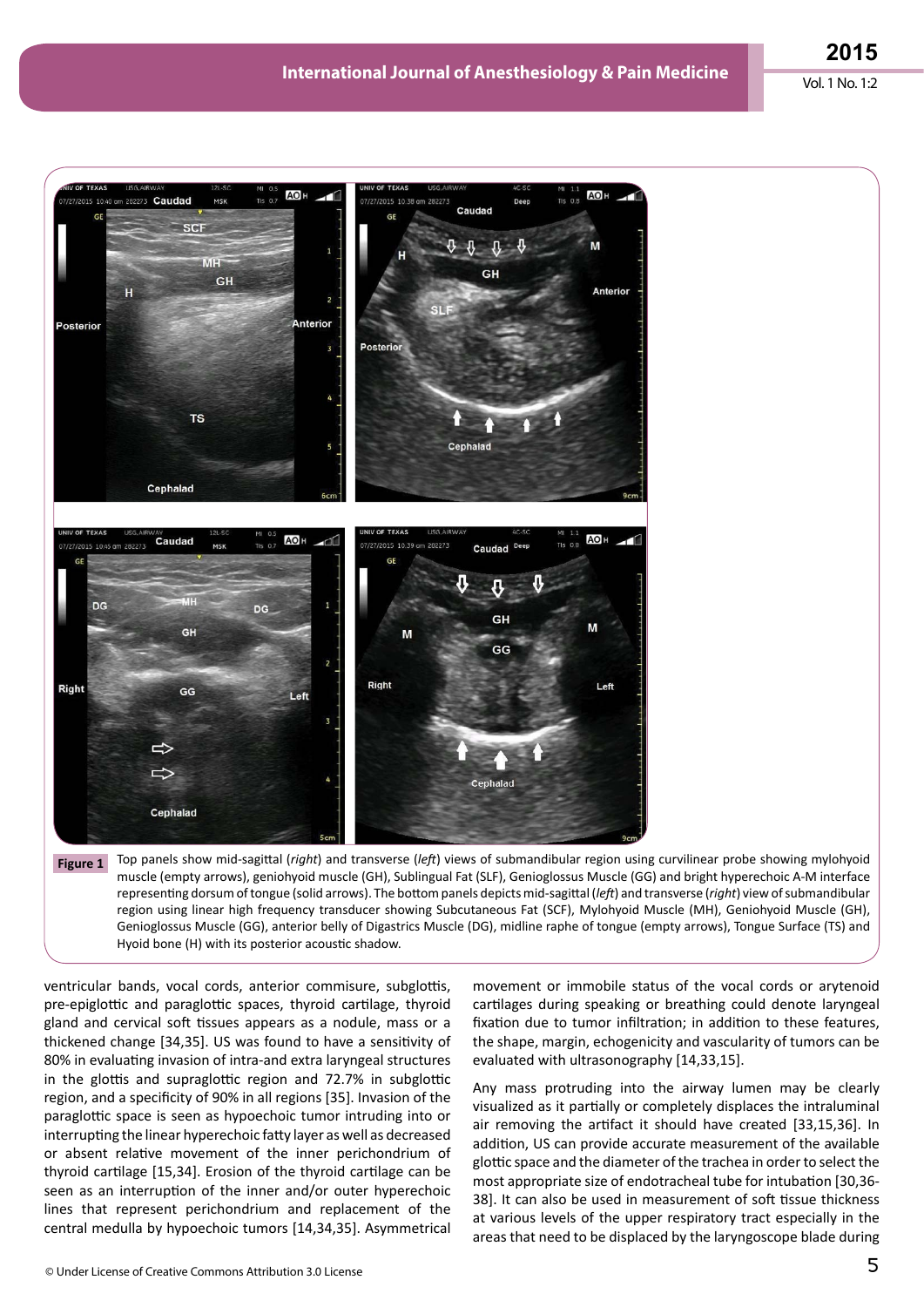

showing hypoechoic curvilinear epiglottis with hyperechoic A-M interfaces posteriorly (solid arrows). Also shows pre-epiglottic space (PES), Hyoid bone (H) with posterior acoustic shadow, Thyroid Cargilage (TC) and strap muscles (SM). The bottom panels show midsagittal (left) at level of Cricoid Cartilage (CC) showing Thyroid Cartilage (TC), first Tracheal cartilage (T1), A-M interface (solid arrows), cricothyroid membrane (empty arrow) and reverberation artifacts (asterisks). Bottom right is a transverse view at level of true Vocal Cords (VC) showing hyperechoic Vocal Ligaments (VL), Thyroid Cartilage (TC), Strap Muscles (SM) and Comet Tail Artifact (CTA).

direct laryngoscopy as an indicator for difficult intubation [5,13].

In cases in which the larynx and trachea cannot be assessed due to thickening and fibrosis of the subcutaneous tissues of the neck, US can aid in identifying and localizing these structures when simple palpation cannot [8]. US technology using elastosonography can also be used to identify qualitative and quantitative fibrotic changes in muscles, connective tissue and skin. This is of particular value in patients with fibrosis as a side effect of radiotherapy [39]. This method of determination of propagation velocity of the shear waves (SWV) using Acoustic Radiation Force Impulse method (ARFI) has also been used in evaluating oncological pathologies involving lymph nodes, thyroid and salivary glands and other soft tissue tumors [40-43,44,45]. In this light, elastosonography can be an important area for future research in quantifying stiffness of muscles and soft tissues of the

floor of the mouth which can aid in predicting difficult intubation in patients with irradiated necks.

The difficult airway scenarios most likely to require US-assisted evaluation are impossible to assess using clinical predictors alone. Difficult airway cases include patients who have undergone previous major composite resections for head/neck cancers followed by plastic reconstruction. The presence of these complex plastic reconstructions with bone and/or soft tissue free flaps makes airway assessment by conventional physical examination alone very difficult [45]. Post-surgical changes are often compounded by radiation changes which results in severe anatomic distortion [3]. In these cases, it may be impossible to recognize anatomic landmarks of the airway during routine laryngoscopy. US can allow for more precise assessment of airway structures and can help the anesthesiologist to formulate a safe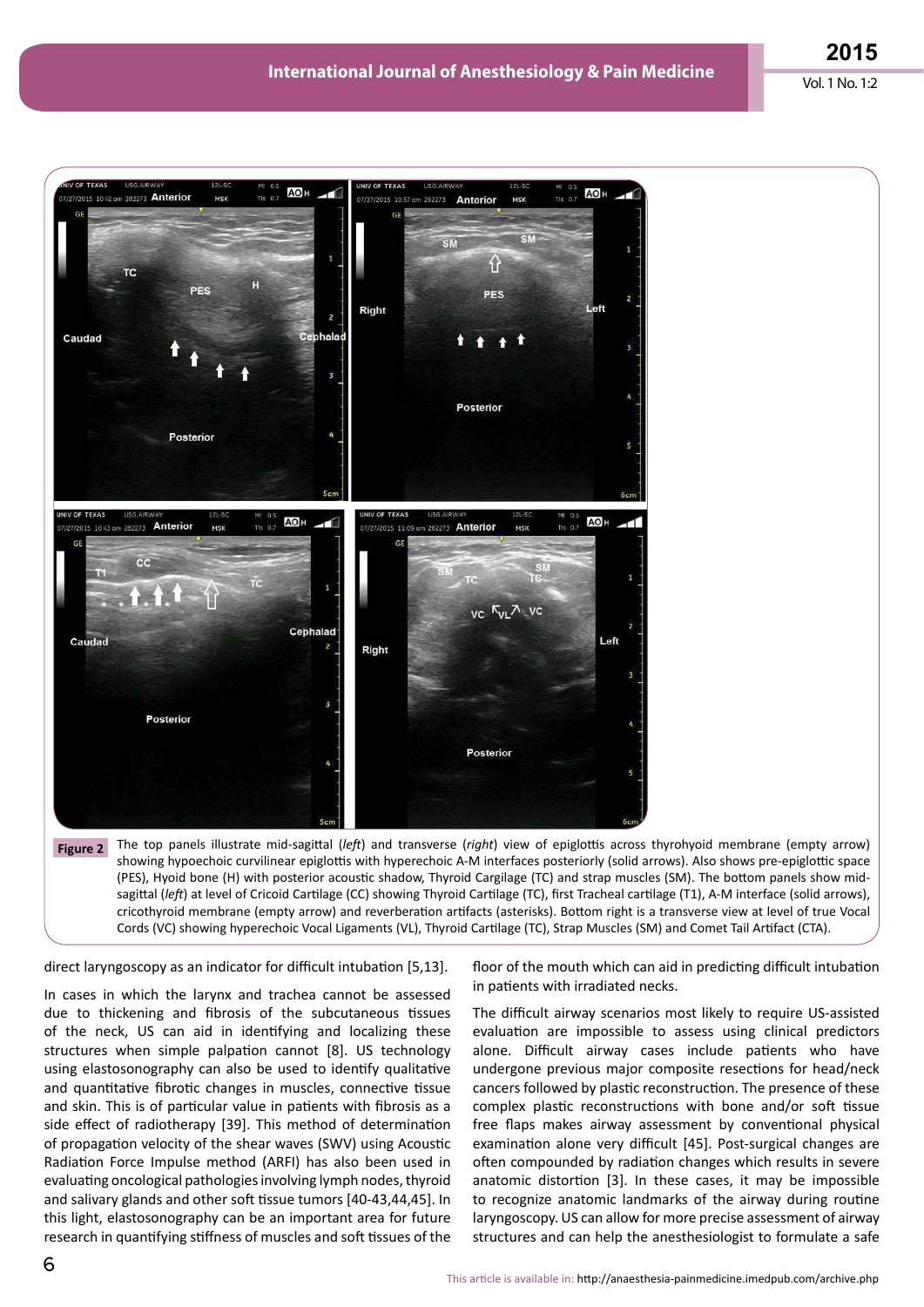| <b>Table 2</b> Ivieasurement of unifasound parameters and description of familiarks. |                                                                                                                                                                                               |                                                                                                                                                                                                                                                      |  |  |  |  |  |
|--------------------------------------------------------------------------------------|-----------------------------------------------------------------------------------------------------------------------------------------------------------------------------------------------|------------------------------------------------------------------------------------------------------------------------------------------------------------------------------------------------------------------------------------------------------|--|--|--|--|--|
| <b>Ultrasound parameters</b>                                                         | <b>Measurement</b>                                                                                                                                                                            | <b>Ultrasound landmarks</b>                                                                                                                                                                                                                          |  |  |  |  |  |
| Soft tissue thickness at level of<br>hyoid bone                                      | measured from skin to anterior<br>surface of hyoid bone in short axis                                                                                                                         | Hyoid bone appears as a hyperechoic line with posterior acoustic shadow.                                                                                                                                                                             |  |  |  |  |  |
| Soft tissue thickness at level of<br>thyrohyoid membrane                             | Measured from skin to anterior<br>surface of epiglottis midway between<br>hyoid bone and thyroid cartilage                                                                                    | Epiglottis appears as a hypoechoic curvilinear line in short axis with<br>hyperechoic A-M interface at its posterior surface and hyperechoic pre-<br>epiglottis space anteriorly                                                                     |  |  |  |  |  |
| Soft tissue thickness at level of<br>true vocal cords                                | Measured from skin to anterior<br>commisure of true vocal cords                                                                                                                               | True vocal chords appear as triangular hypoechoic structures with<br>hyperechoic vocal ligaments at their medial border. Anterior commisure is<br>the point where the true vocal cords meet anteriorly.                                              |  |  |  |  |  |
| Soft tissue thickness at level of<br>thyroid isthmus                                 | Measured from skin to anterior<br>surface of tracheal cartilage at level of<br>thyroid isthmus                                                                                                | Thyroid isthmus appears as homogenous hyperchoic band of tissue joining<br>thyroid glands. Tracheal cartilage appears as hypoechoic inverted U shaped<br>structure with a linear hyperechoic A-M interface and reverberation artifact<br>posteriorly |  |  |  |  |  |
| Soft tissue thickness at level of<br>suprasternal notch                              | Measured from skin to anterior<br>surface of tracheal cartilage at the<br>suprasternal notch                                                                                                  | Tracheal cartilage is identified as hypoechoic inverted U structure with<br>hyperechoic line posteriorly.                                                                                                                                            |  |  |  |  |  |
| Tongue volume                                                                        | Calculated by multiplying the mid-<br>sagittal cross-section area of the<br>tongue by its width (distance between<br>the most distant points on the dorsal<br>surface in mid transverse scan) | The tongue extends from upper surface of hypoechoicgeniohyoid muscle<br>to hyperechoic A-M interface on the dorsal surface of tongue. Intrinsic<br>muscles of tongue give a striated appearance.                                                     |  |  |  |  |  |
| <b>Hyomental distance</b>                                                            | Measured from upper border of hyoid<br>bone to lower border of mentum in<br>head extended and neutral positions.                                                                              | Mentum appears as hyperechoic line with posterior acoustic shadow in<br>anterior aspect of submandibular region.                                                                                                                                     |  |  |  |  |  |
| Floor of mouth volume                                                                | Calculated by multiplying the mid-<br>sagittal cross-section area of the floor<br>of mouth by the hyomental distance in<br>neutral position of the head.                                      | Muscles of floor of mouth appear as thick hypoechoic band of geniohyoid<br>muscle lying above the thin hypoechoic band of mylohyoid muscle in<br>midsagittal plane.                                                                                  |  |  |  |  |  |

plan for securing the airway, such as choosing to perform an awake fiberoptic intubation in the case of complete destruction of the epiglottis by prior surgical resection and radiation.

Other pathologies that US can help to delineate the location and degree of airway invasiveness include advanced oropharyngeal cancers with extension to vallecular and supraglottic area, epiglottic tumors, and carcinomas of the vocal cords [14,15,33]. US can help visualize these lower airway structures and provide valuable information to the anesthesiologist prior to airway manipulation. It is worth mentioning that volume of the thyroid gland failed as predictor of difficult intubation in patients who had thyroid surgery [46]. Patients who present with massive deep neck infections such as retropharyngeal abscess or Ludwig's angina may also potentially benefit from US airway assessment. These are often very challenging cases for airway control. US can be used to assess the abscess and the risks of airway obstruction and abscess rupture during airway manipulation [47]

If the abscess is seen to have a very thick wall, well-sealed off and with low risk of rupture, then one may choose to perform an awake fiberoptic intubation. However, if a very thin-walled abscess with friable tissues is seen by US, then the most prudent option would be to proceed with an awake tracheostomy by the head and neck surgeon.

In patients with severe trismus not allowing passage of tracheal tubes between the teeth and concomittent contraindications to nasal intubation, flexible fiberoptic retromolar intubation may be selected to secure the airway [48]. In these cases, US imaging could permit the precise evaluation of the dimensions of the retromolar space bilaterally. The size of the tracheal tube and the side with the larger space may be chosen accordingly for intubation.

### **Conclusion**

Ultrasound-assisted evaluation of the airway performed by the attending anesthesiologist has important advantages compared to clinical assessment and to other modalities such as CT scan and MRI. In contrast to CT and MRI scans which may have been done many days previously and during this interval, the tumor may have grown significantly larger, US provides real-time information necessary to make help select the best approach to secure the airway. Hence, US of the upper airway may become a useful tool to evaluate difficult airways, especially in patients with head and neck cancers. Unfortunately, this last statement will remain merely speculative until well-conducted studies are performed to test the hypothesis that the use US in patients with head and neck cancer facilitates clinical decisions on the management of difficult airways.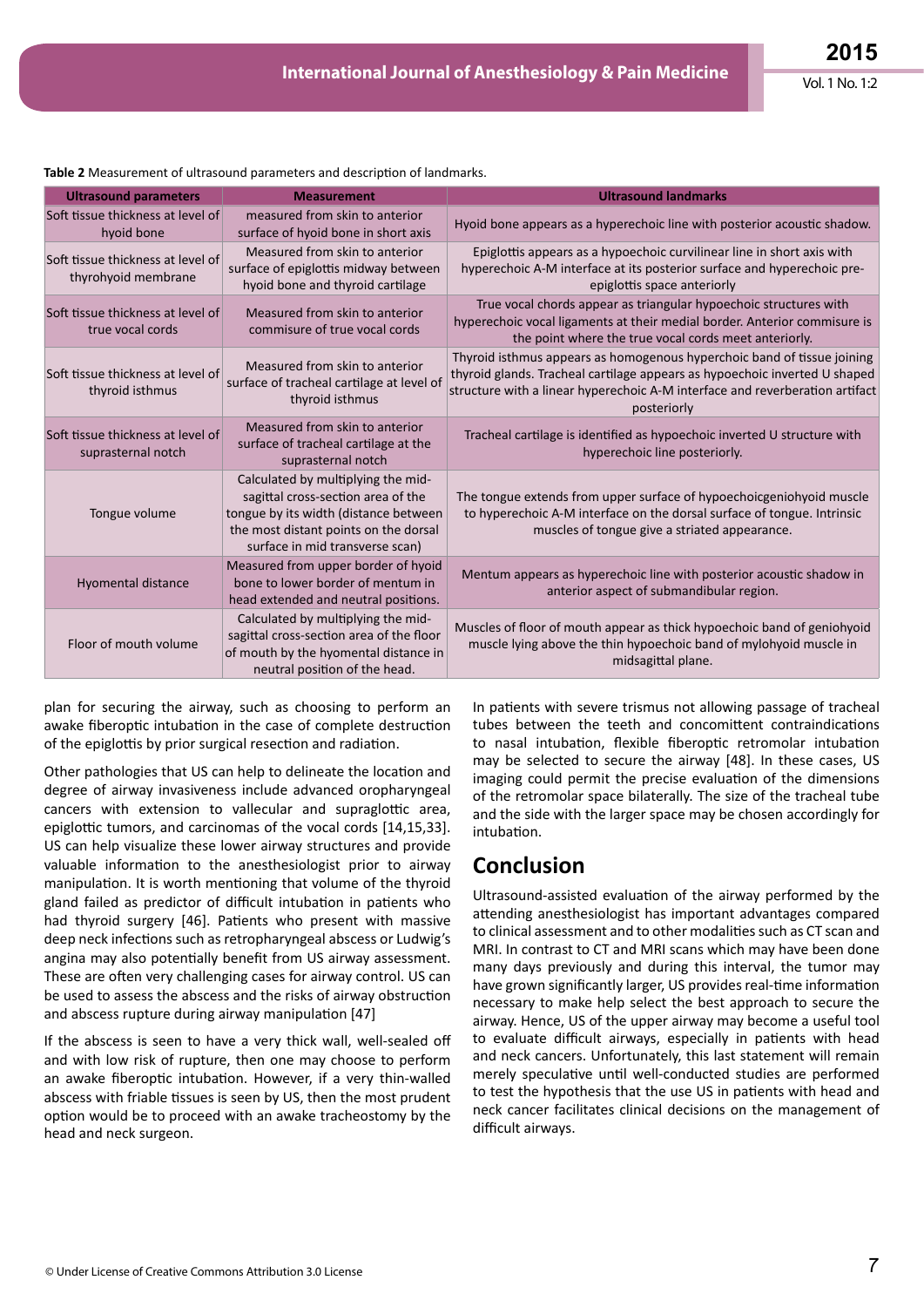**2015** Vol. 1 No. 1:2



**Figure 3** Diagram with US parameters to assess difficult airway.

> Ultrasound measurements at various levels. 1: Cross sectional area at base of tongue (TB). 2: Distance from hyoid bone (HB) to mentum (M). 3: Distance from skin to hyoid bone. 4: Distance from skin to epiglottis (E) midway between thyroid cartilage (TC) and hyoid bone. 5: Soft tissue thickness at level of thyrohyoid membrane. 6: Distance from skin to anterior commisure of true vocal cords (VC). 7: Soft tissue thickness at level of thyroid isthmus (TI). 8: Soft tissue thickness at level of suprasternal notch.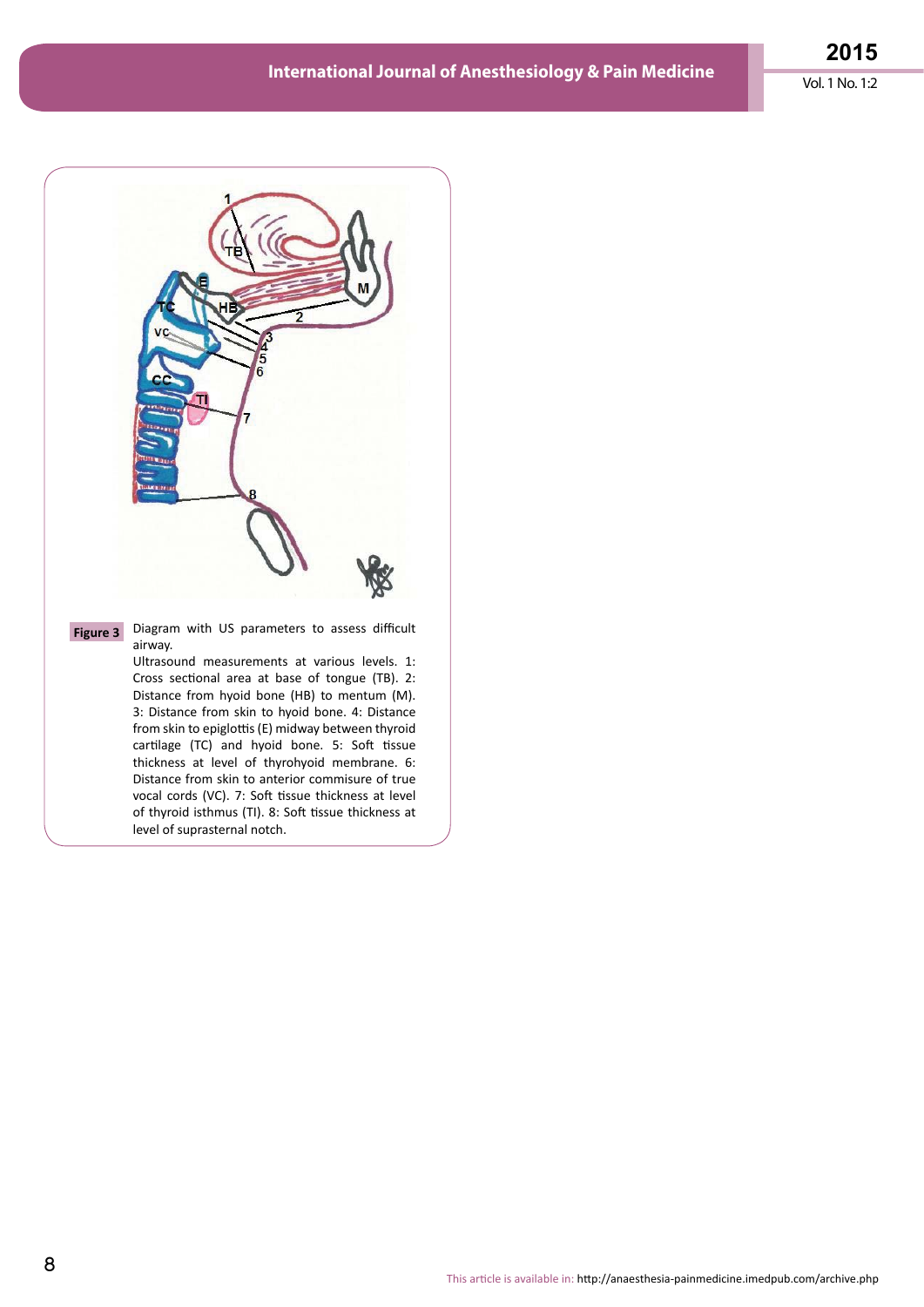# **References**

- 1 Metzner J, Posner KL, Lam MS, Domino KB (2011) Closed claims' analysis. Best Pract Res Clin Anaesthesiol 25: 263-276.
- 2 Schaeuble JC, Ganter MT (2015) Clarifying the indications for difficult airway alert forms. Anaesthesia 70: 505-506.
- 3 Kheterpal S, Healy D, Aziz MF, Shanks AM, Freundlich RE, et al. (2013) Incidence, predictors, and outcome of difficult mask ventilation combined with difficult laryngoscopy: a report from the multicenter perioperative outcomes group. Anesthesiology 119: 1360-1369.
- 4 Vannucci A, Cavallone LF (2015) Bedside predictors of difficult intubation: a systematic review. Minerva Anestesiol.
- 5 Adhikari S, Zeger W, Schmier C, Crum T, Craven A, et al. (2011) Pilot study to determine the utility of point-of-care ultrasound in the assessment of difficult laryngoscopy. Acad Emerg Med 18: 754-758.
- 6 Singh M, Chin KJ, Chan VW, Wong DT, Prasad GA, et al. (2010) Use of sonography for airway assessment: an observational study. J Ultrasound Med 29: 79-85.
- 7 Fiadjoe JE, Stricker P, Gurnaney H, Nishisaki A, Rabinowitz A, et al. (2012) Ultrasound-guided tracheal intubation: a novel intubation technique. Anesthesiology 117: 1389-1391.
- 8 Kristensen MS, Teoh WH, Graumann O, Laursen CB (2014) Ultrasonography for clinical decision-making and intervention in airway management: from the mouth to the lungs and pleurae. Insights Imaging 5: 253-279.
- 9 Hui CM, Tsui BC (2014) Sublingual ultrasound as an assessment method for predicting difficult intubation: a pilot study. Anaesthesia 69: 314-319.
- 10 Wojtczak JA. Submandibular sonography (2012) assessment of hyomental distances and ratio, tongue size, and floor of the mouth musculature using portable sonography. J Ultrasound Med 31: 523-8.
- 11 Ezri T, Gewürtz G, Sessler DI, Medalion B, Szmuk P, et al. (2003) Prediction of difficult laryngoscopy in obese patients by ultrasound quantification of anterior neck soft tissue. Anaesthesia 58: 1111-1114.
- 12 Komatsu R, Sengupta P, Wadhwa A, Akça O, Sessler DI, et al. (2007) Ultrasound quantification of anterior soft tissue thickness fails to predict difficult laryngoscopy in obese patients. Anaesth Intensive Care 35: 32-37.
- 13 Wu J, Dong J, Ding Y, Zheng J (2014) Role of anterior neck soft tissue quantifications by ultrasound in predicting difficult laryngoscopy. Med Sci Monit 20: 2343-2350.
- 14 Arens C, Glanz H (1999) Endoscopic high-frequency ultrasound of the larynx. Eur Arch Otorhinolaryngol 256: 316-322.
- 15 Xia CX, Zhu Q, Cheng Y, Zhao HX, Jin ZZ (2011) Sonographic assessment of hypopharyngeal carcinoma: preliminary study. J Ultrasound Med 30: 217-225.
- 16 Narendra PL, Vishal NS, Jenkins B (2014) Ludwig's angina: need for including airways and larynx in ultrasound evaluation. BMJ Case Rep 2014.
- 17 Sutherasan Y, Theerawit P, Hongphanut T, Kiatboonsri C, Kiatboonsri S (2013) Predicting laryngeal edema in intubated patients by portable intensive care unit ultrasound. J Crit Care 28: 675-680.
- 18 Bressmann T, Ackloo E, Heng CL, Irish JC (2007) Quantitative threedimensional ultrasound imaging of partially resected tongues. Otolaryngol Head Neck Surg 136: 799-805.
- 19 Dhoot NM, Singh S, Choudhury B, Kataki AC, Kalita NK, et al. (2014) Evaluation of hypopharyngeal carcinoma using high-resolution ultrasound: comparison with CT. J Clin Ultrasound 42: 143-149.
- 20 Fakhry C, Agrawal N, Califano J, Messing B, Liu J, et al. (2014) The use of ultrasound in the search for the primary site of unknown primary head and neck squamous cell cancers. Oral Oncol 50: 640-645.
- 21 Zhou J, Zhu SY, Liu RC, Luo F, Shu DX (2009) Vascularity index of laryngeal cancer derived from 3-D ultrasound: a predicting factor for the in vivo assessment of cervical lymph node status. Ultrasound Med Biol 35: 1596-1600.
- 22 Prasad A, Yu E, Wong DT, Karkhanis R, Gullane P, et al. (2011) Comparison of sonography and computed tomography as imaging tools for assessment of airway structures. J Ultrasound Med 30: 965-972.
- 23 Lakhal K, Delplace X, Cottier JP, Tranquart F, Sauvagnac X, et al. (2007) The feasibility of ultrasound to assess subglottic diameter. Anesth Analg 104: 611-614.
- 24 Gupta PK, Gupta K, Dwivedi AN, Jain M (2011) Potential role of ultrasound in anesthesia and intensive care. Anesth Essays Res 5: 11-19.
- 25 Adi O, Chuan TW, Rishya M (2013) A feasibility study on bedside upper airway ultrasonography compared to waveform capnography for verifying endotracheal tube location after intubation. Crit Ultrasound J 5: 7.
- 26 Al-Abed MA, Antich P, Watenpaugh DE, Behbehani K (2012) Upper airway occlusion detection using a novel ultrasound technique. Conf Proc IEEE Eng Med Biol Soc 2012: 5650-5653.
- 27 Ding LW, Wang HC, Wu HD, Chang CJ, Yang PC (2006) Laryngeal ultrasound: a useful method in predicting post-extubation stridor. A pilot study. Eur Respir J 27: 384-389.
- 28 Tsui BC, Hui CM (2009) Challenges in sublingual airway ultrasound interpretation. Can J Anaesth 56: 393-394.
- 29 Abernethy LJ, Allan PL, Drummond GB (1990) Ultrasound assessment of the position of the tongue during induction of anaesthesia. Br J Anaesth 65: 744-748.
- 30 Turkay Aydogmus M, Erkalp K, Nadir Sinikoglu S, Usta TA, G OU, et al (2014) Is ultrasonic investigation of transverse tracheal air shadow diameter reasonable for evaluation of difficult airway in pregnant women: A prospective comparative study. Pak J Med Sci 30: 91-95.
- 31 Mettler FA Jr, Schultz K, Kelsey CA, Khan K, Sala J, et al. (1979) Grayscale ultrasonography in the evaluation of neoplastic invasion of the base of the tongue. Radiology 133: 781-784.
- 32 Yesuratnam A, Wiesenfeld D, Tsui A, Iseli TA, Hoorn SV, et al. (2014) Preoperative evaluation of oral tongue squamous cell carcinoma with intraoral ultrasound and magnetic resonance imaging-comparison with histopathological tumour thickness and accuracy in guiding patient management. Int J Oral Maxillofac Surg 43: 787-794.
- 33 Xia CX, Zhu Q, Zhao HX, Yan F, Li SL, et al. (2013) Usefulness of ultrasonography in assessment of laryngeal carcinoma. Br J Radiol 86: 20130343.
- 34 Kraft M, Bruns N, Hügens-Penzel M, Arens C (2013) Clinical value of endosonography in the assessment of laryngeal cancer. Head Neck 35: 195-200.
- 35 Rothberg R, Noyek AM, Freeman JL, Steinhardt MI, Stoll S, et al. (1986) Thyroid cartilage imaging with diagnostic ultrasound. Correlative studies. Arch Otolaryngol Head Neck Surg 112: 503-515.